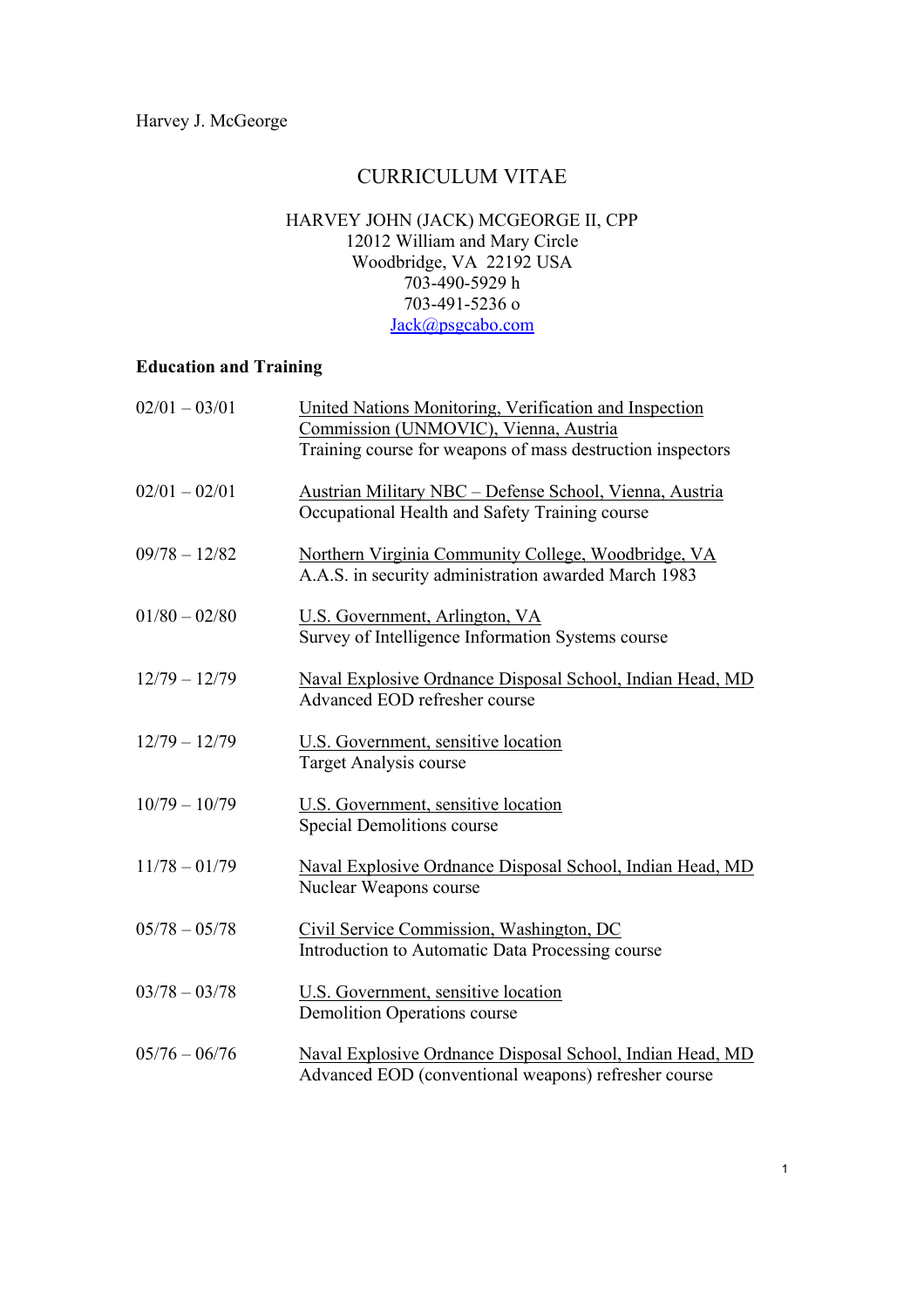| $05/74 - 05/74$ | U.S. Government, sensitive location<br>Special Demolitions Training School                                                    |
|-----------------|-------------------------------------------------------------------------------------------------------------------------------|
| $02/74 - 02/74$ | U.S. Secret Service, Washington, DC<br>Photographic Surveillance course                                                       |
| $08/71 - 11/71$ | Naval Explosive Ordnance Disposal School, Indian Head, MD<br>Basic conventional weapons course                                |
| 08/71-08/71     | Explosive Ordnance Disposal School (phase 1), Ft. McClellan, AL<br>Chemical and biological agents and delivery systems course |

## **Academic Awards**

| 10/05/00 | Doctor Honoris Causa. Awarded by the Academic Council of the  |
|----------|---------------------------------------------------------------|
|          | State Research Institute for Organic Chemistry and Technology |
|          | (GosNIIOKhT), Moscow, Russia for research pertaining to       |
|          | chemical and biological terrorism.                            |

# **Employment History**

| $01/83$ – present | Public Safety Group, Inc. Woodbridge, VA,<br>President                                       |
|-------------------|----------------------------------------------------------------------------------------------|
| $05/80 - 12/82$   | MVM, Inc., Fairfax, VA,<br><b>Senior Vice President</b>                                      |
| $07/77 - 05/80$   | U.S. Secret Service, Washington, DC,<br>Munitions Countermeasures Specialist                 |
| $10/74 - 12/79$   | U.S. Marine Corps, Washington, DC<br>Senior Explosive Ordnance Disposal Technician (reserve) |
| $09/74 - 07/77$   | HUDVALCO, Haverstraw, NY,<br>Director of Operations                                          |
| $01/74 - 08/74$   | U.S. Secret Service, Washington, DC,<br><b>Munitions Countermeasures Specialist</b>          |
| $11/70 - 10/74$   | U.S. Marine Corps, Washington, DC<br><b>Explosive Ordnance Disposal Technician</b>           |
| $09/67 - 10/70$   | Chromalloy American Corporation, Pearl River, NY,<br><b>Ballistics Research Technician</b>   |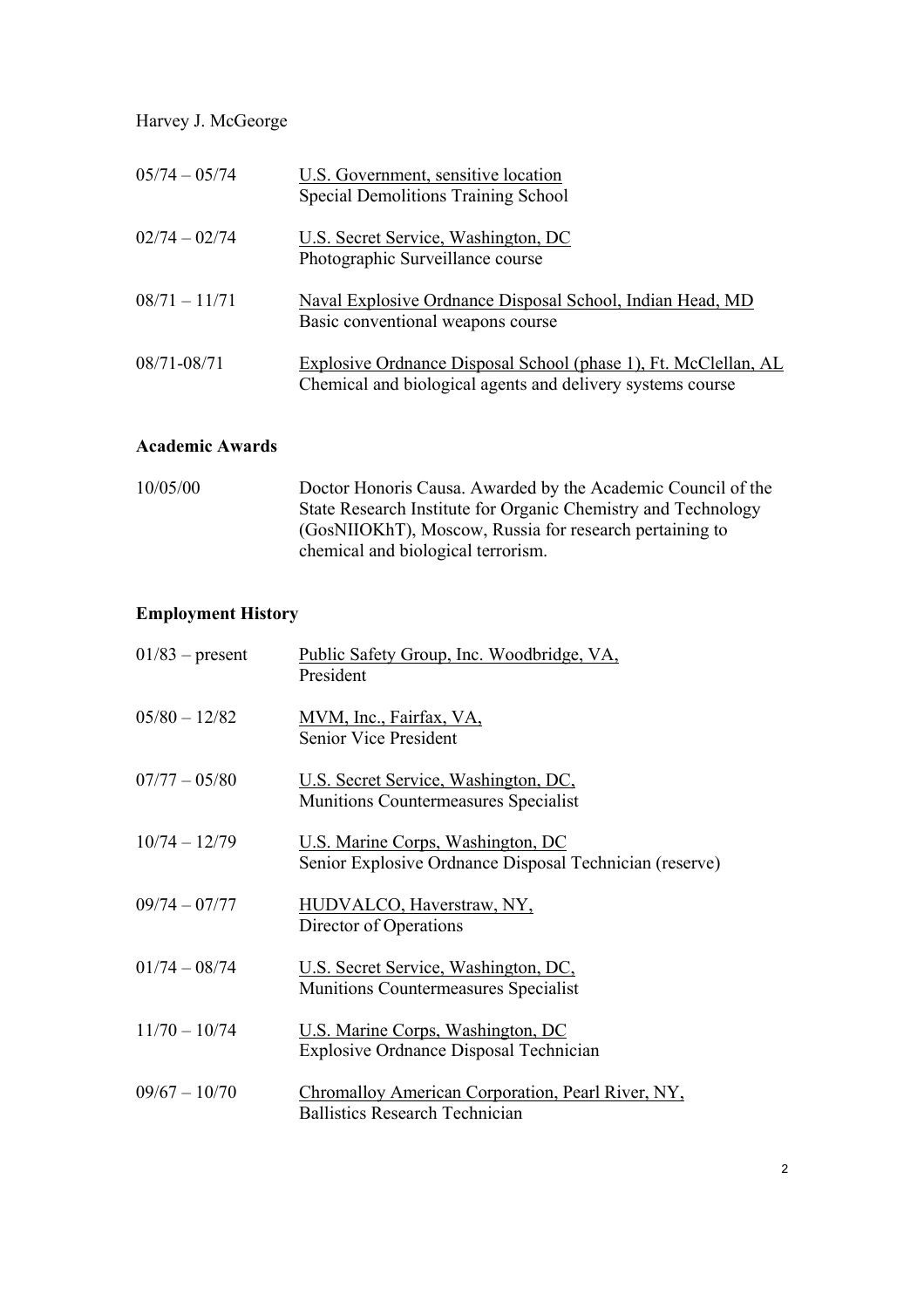### **Relevant Certifications and Affiliations**

| 03/01             | United Nations Monitoring, Verification and Inspection<br>Commission (UNMOVIC), New York City, NY<br>Inspector (biological weapons)                                        |
|-------------------|----------------------------------------------------------------------------------------------------------------------------------------------------------------------------|
| 06/76             | U.S. Marine Corps, Washington, DC<br>Senior Explosive Ordnance Disposal Technician awarded                                                                                 |
| 12/75             | <b>National Registry of Emergency Medical Technicians</b><br>Registered Emergency Medical Technician-Ambulance awarded                                                     |
| 11/71             | U.S. Marine Corps, Washington, DC<br>Basic Explosive Ordnance Disposal Technician awarded                                                                                  |
| $04/89$ – present | International Strategic Studies Association, Alexandria, VA<br>Contributing Editor (strategic weapons), Strategic Policy<br>Magazine, Defense and Foreign Affairs Handbook |
| $1980$ – present  | International Association of Bomb Technicians and investigators<br>Member                                                                                                  |
| 1980 - present    | American Mensa Ltd., Arlington, TX<br>Member                                                                                                                               |
| $03/86 - 02/87$   | Omni Publications, New York City, NY<br>Senior Contributing Editor (munitions), Nuclear, Chemical and<br>Biological Defense & Technology Magazine                          |
| 1981-1995         | American Society for Industrial Security, Arlington, VA<br>Member, CPP awarded 1983                                                                                        |
| $1975 - 1995$     | American Defense Preparedness Association, Arlington, VA<br>Member                                                                                                         |

## **Publications by Harvey J. McGeorge**

"Analyzing the Chemical and Biological Terrorism Threat." SOLIC Newsletter, Fall 1999. Explanation of the author's analytical methodology for use in estimation of threat related to Chemical and Biological terrorism.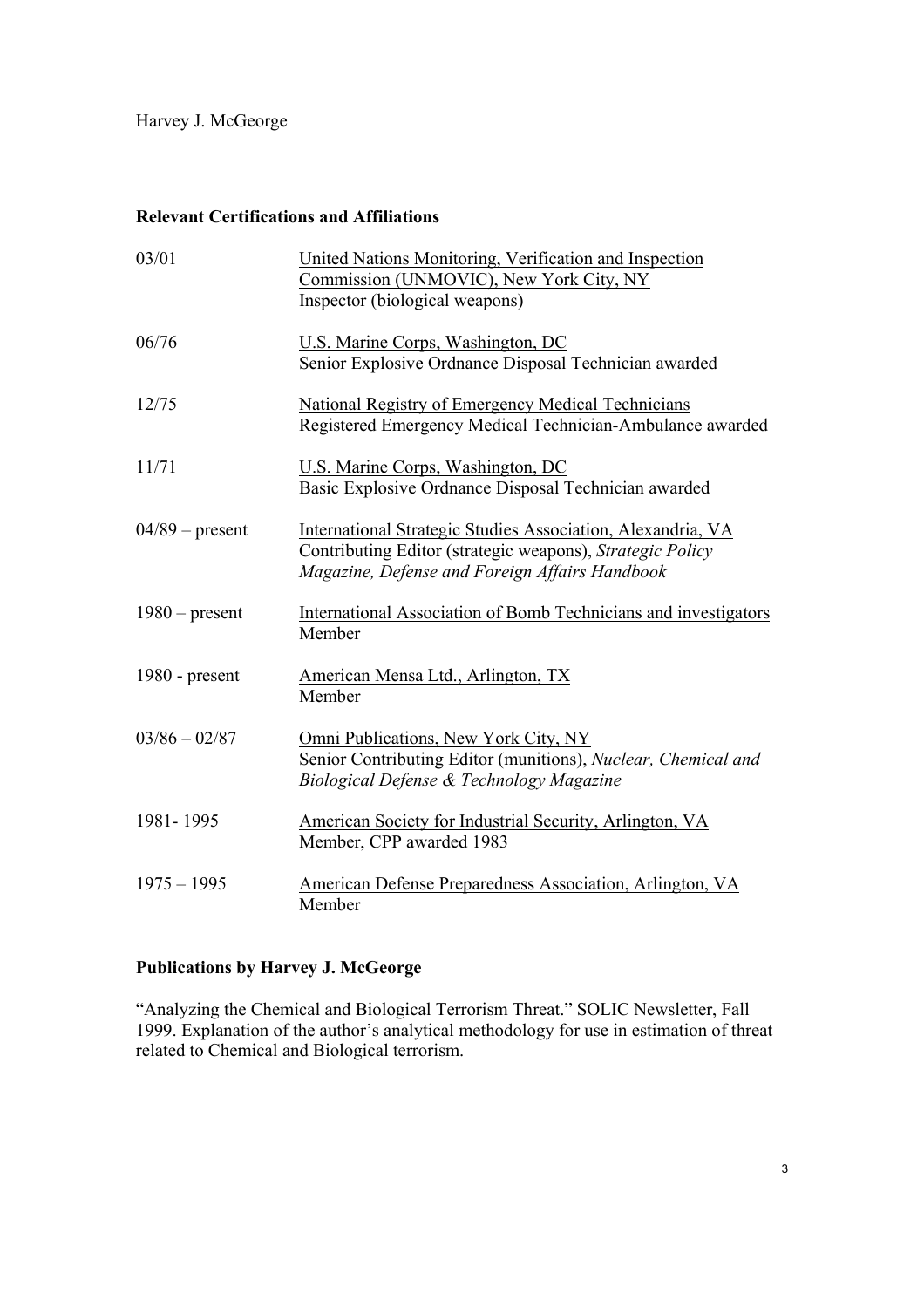"Did the US Use Nerve Gas During Operation TAILWIND in 1970?" Defense  $&$ Foreign Affairs: Strategic Policy, July 1998. An analysis of CNN's allegations regarding the use of Nerve Gas by US forces in Laos during 1970.

"Chemical and Biological Terrorism: Analyzing the Problem." The ASA Newsletter, Issue Number 42, Jun 16, 1994. An examination of the need for C/B terrorism analysis and a discussion of the author's analytical approach.

"Defining Chem. and Bio. Capability." Defense and Foreign Affairs, October 1991. A definition of the elements of a national chemical and biological capability that pertain to an estimate of actual threat.

"The Growing Trend Toward Chemical And Biological Weapons Capability." Defense and Foreign Affairs, April 1991. An analysis of the trends toward chemical and biological weapons development and acquisition in the third world.

"Iraq's Chemical & Biological Arsenal." The ASA Newsletter, Issue number 22, Feb. 5, 1991. Analysis of probable Iraqi chemical and biological agents and weapons.

"Iraq's Secret Arsenal." Defense and Foreign Affairs, Jan-Feb 1991.; Special Report on Iraqi CABO Capabilities, Defense & Foreign Affairs Weekly, Jan. 27, 1991. A detailed analysis of known and reported Iraqi chemical and biological agents and weapons.

"Chemical Warfare." Proceedings from the Force Modernization '90 conference in Singapore, June 1990. An examination of worldwide chemical and biological weapons capabilities.

"Bugs, Gas and Missiles." Defense and Foreign Affairs, May 1990. A discussion on the proliferation of ballistic missiles and chemical and biological warheads and how these weapons affect the balance of power.

"Iraq's Chemical Threat: Beyond the Rhetoric." Defense and Foreign Affairs Weekly, April 1990. Analysis of Iraq's claim of possessing the "Dual Chemical".

"Chemical Addiction." Defense and Foreign Affairs, April 1989. Mr. McGeorge looks at the terror and tactical value of the growing stockpiles of chemical and biological weapons around the world.

"Reversing the Trend on Terror." Defense and Foreign Affairs, April 1988. An examination of biological and chemical warfare as an emerging tool for psychological warfare.

Chemical/Biological Terrorism Threat Manual - March 1989 - Prepared for CRDEC, Aberdeen.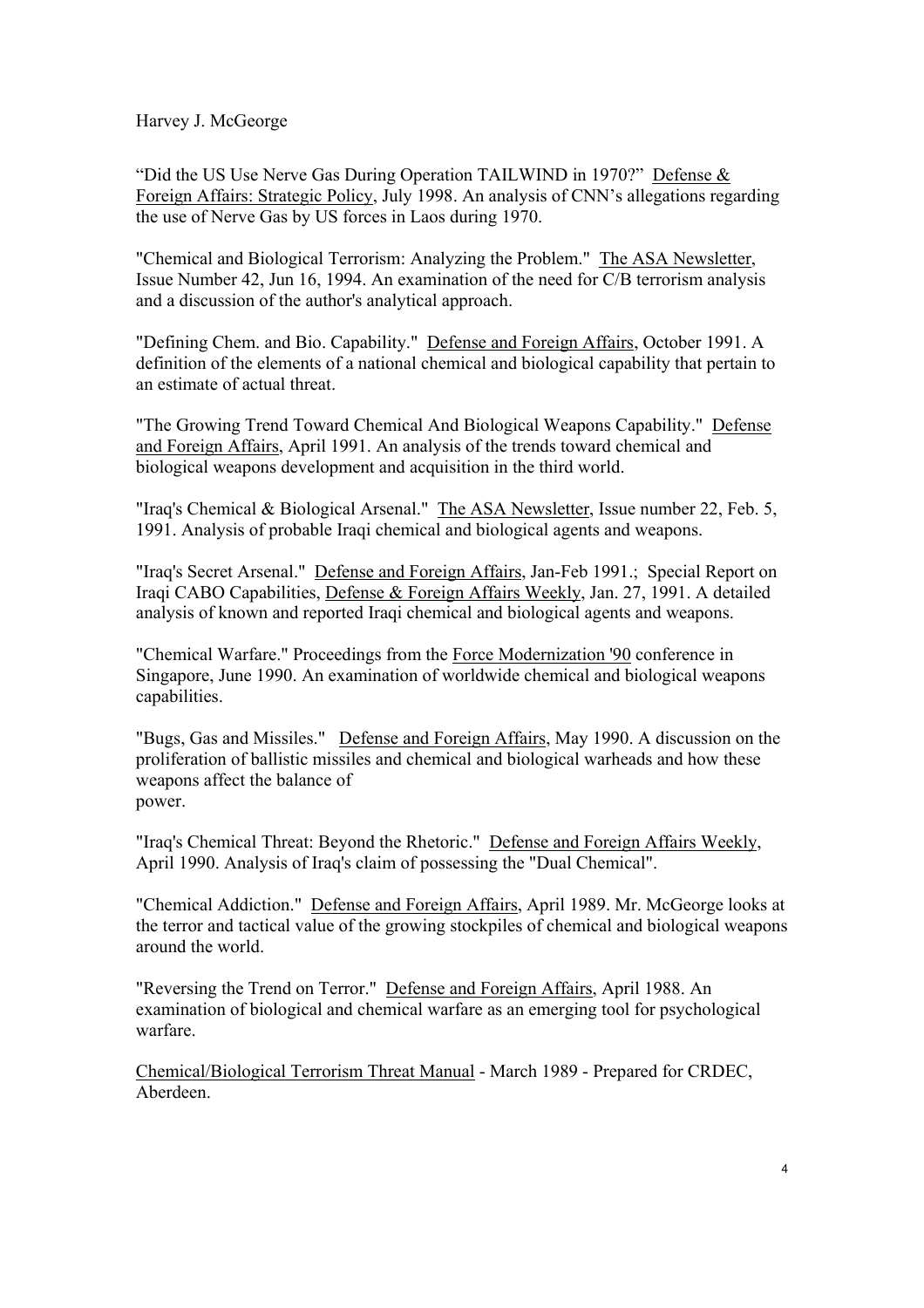"A 'Quest' for Using Information." Conference Proceedings of The Role of Technology in Combating Terrorism, Science Applications International, June 1987.

"Chemical Warfare: Seeking an East/West Balance." Defense and Foreign Affairs, April 1987. An examination of the East-West imbalance in chemical weaponry.

"Organization and Operation of Dignitary Protection Details." Clandestine Tactics and Technology, Spring 1987. Monograph for the International Association of Chiefs of Police providing an explanation of protection theory and summarizing logistical considerations for protective details.

"Munitions Analysis: Soviet Chemical Bombs." Nuclear, Biological and Chemical Defense & Technology International, June 1986. An examination of the evidence of Soviet chemical weapons in Iran.

"Germ War." International Combat Arms, July 1986. In an interview with Edith Roosevelt, Mr. McGeorge presents his views on terrorist use of biological agents.

"The Deadly Mixture: Bugs, Gas and Terrorists." NBC Defense & Technology International, May 1986. An examination of why subversives may soon use chemical and biological weapons to terrorize the world.

"Vietnamese Rockets: Chemical Payload?" NBC Defense & Technology International, May 1986. Analysis of rockets alleged to contain chemical agents.

"Tactics and Techniques of Terrorists and Saboteurs." Terrorism: An International Journal, Vol. 8, No. 3 (Winter 1985)

Chapter entitled "Terrorist Violence: Its Mechanics and Countermeasures." Livingstone, Neil C. and Arnold, Terrell E., eds., Fighting Back: Winning the War Against Terrorism. Lexington Books, 1985.

Chapter entitled "Protecting People and Places." Livingstone, Neil C. and Arnold, Terrell E. Fighting Back: Winning the War Against Terrorism. Lexington Books, 1985.

"Meet Carver." Security Management. May 10, 1985. Explanation of the set of criteria that terrorists use in deciding which executives they will target for attack.

"Advance Survey Procedures for Dignitary Protection Details." Clandestine Tactics and Technology, Spring 1985. Monograph for the International Association of Chiefs of Police itemizing the technical aspects of advance surveys.

"Protection of Senior Executives." World Affairs, Summer 1984. An overview of the problem; guidelines for operation of a protective detail.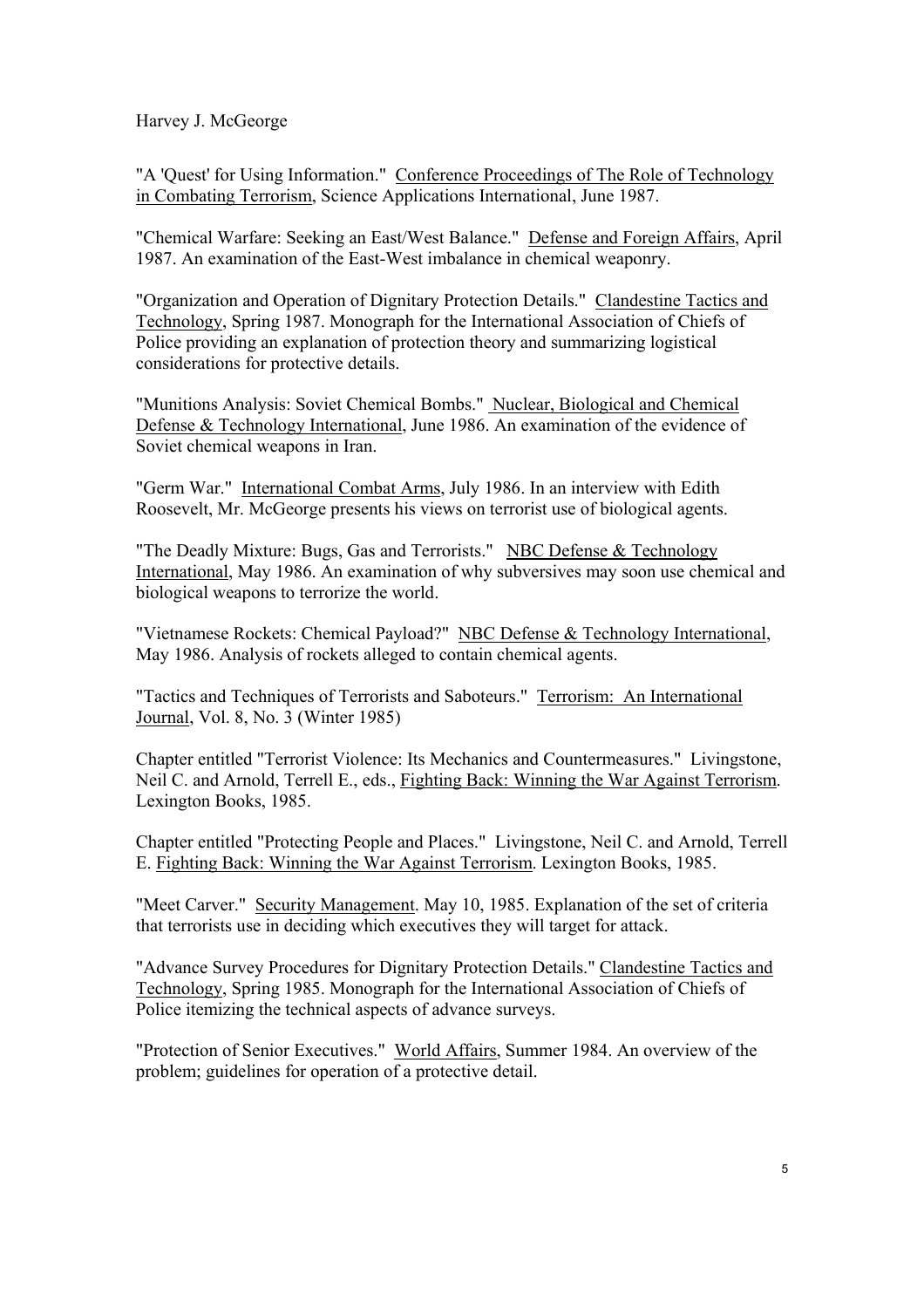"Sabotage: A Strategic Tool for Guerrilla Forces." World Affairs, Summer 1984. A review of the history, methods and tactical applications of sabotage.

"Plan Carefully - Rehearse Thoroughly - Execute Violently." World Affairs, Summer 1983. A conceptual view of the military response to hostage situations.

"Kinetics of Terrorism." World Affairs, Summer 1983. An examination of the planning and execution of terrorist violence.

"Silent Weapons: Characteristics and Tactical Considerations." Marine Corps Gazette, August 1983. An explanation of the physical principles involved, limitations and tactical applications for silenced weapons.

"Safety Abroad/." Professional Pilot, March 1983. Editor William Garvey interviews Mr. McGeorge on terrorism, executive protection, and aircraft security.

"We Need a New Service Rifle - Now!" Marine Corps Gazette, March 1980. Comparison of the physical characteristics of the principle foreign service rifles, contrasting them with the U.S. M16 rifle.

Several book reviews on ballistics, counter-terrorist subjects, strategic balance and C.B.W. have been published in National Defense magazine, Defense and Foreign Affairs magazine, and Security Management magazine.

#### **Reports Prepared by Harvey J. McGeorge for Public Safety Group Customers**

"Chemical and Biological Agents: A Retrospective Look at Threat." Sept. 2000

ìUnderground Facilities Signature Studyî (weaponization chapter) June 2000

"Mustard: An Ambiguous Term." May 1998

ìSummary of the State of Knowledge for Estimating the Size and Distribution of Liquid Droplets Produced by Exploding or Imploding Munitions." 1997

"Characteristics of Iraqi BW Munitions." January 1996

"Issues that Require Clarification Regarding Iraqi BW Munitions." 1995

"Personal Report, DISA Tiger Team visit to the UN/DPKO 16-20 May 1994." June 1994

"WWI Chemical Munitions Identification Guide." January 1993

"Assessments of Recovered Munitions." January 1993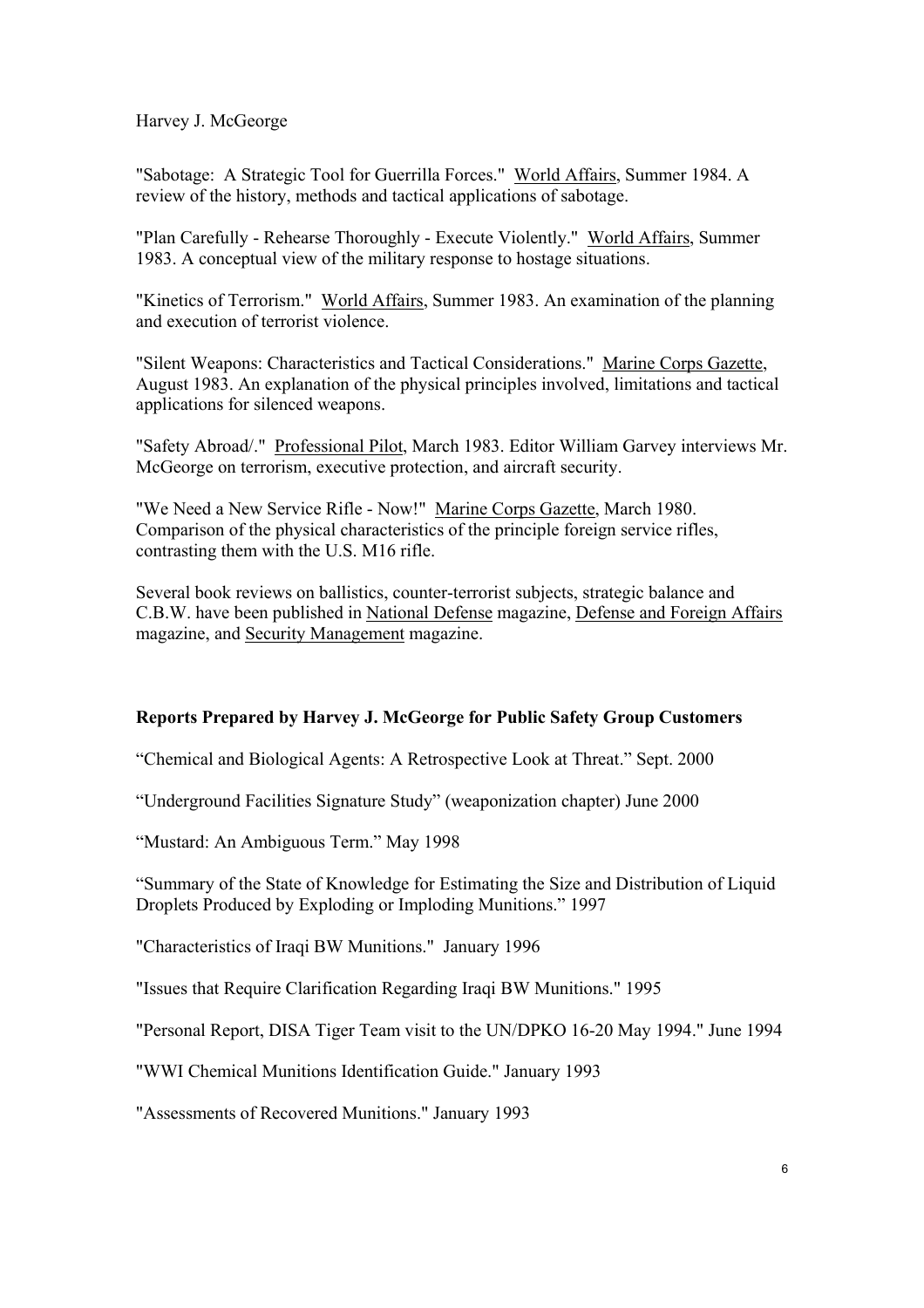"Assessments of Munitions Shipped to Pine Bluff Arsenal." January 1993

"Open Source Information on Former U.S. BW Weapons." December 1992

"Development of Indicators and Warnings Criteria for Biological Terrorism." June 1991

"Definition and Identification of the Quantities and Qualities of Certain Characteristics of Biological Terrorism." September 1990

"Identification and Definition of Characteristics Critical to a Capability for Biological Terrorism." January 1990

"Characteristics of ABO Weapons." July 1990

"Chemical/Biological Terrorism Threat Handbook." March 1989

"Contamination of the Potable Water Supply." February 1988

"Identifying the Nature of Terrorist Ordnance Containing Chemical, Biological or Toxin Agents." August 1987

"A Scenario describing a Terrorist Attack on Rhein-Main Airbase Using Biological Agents." September 1986

"Appendix C to the Special Analysis of *sensitive location*." July 1986

"Six Scenarios for the Employment of CBW Agents by Adversary Groups." July 1985

"An Analysis of the Vulnerability of Certain *Sensitive* Assets to Sabotage and Terrorist Action." September 1984

"Terrorist use of Chemical and Biological Agents to Attack USAF Facilities." February 1984.

#### **Recent Significant Lectures and Seminars Presented**

- 08/01 Eastern Penn. Regional Taskforce on Terrorism. A two-day seminar addressing various topics related to chemical and biological terrorism.
- 06/01 Gordon Research Conference, Mt. Holyoke College, Mass. *Weaponization of Biological Agents.*
- 06/01 Eastern Penn. Regional Taskforce on Terrorism. A two-day seminar addressing various topics related to chemical and biological terrorism.